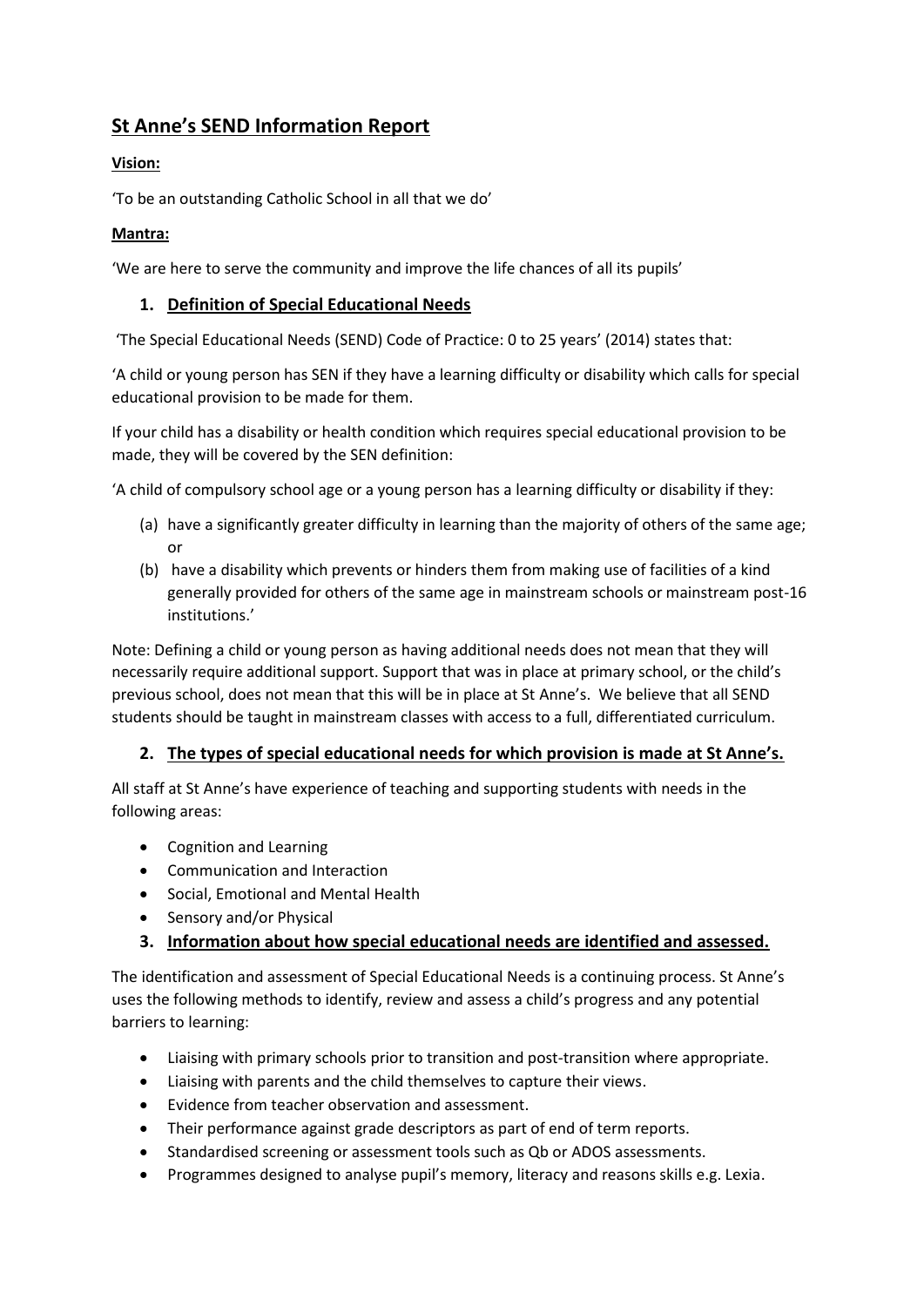- Literacy testing, for example, NGRT, WRAT, and Accelerated Reader.
- SEND protocol- referral to put a student on the SEND register.
- SEND processes within the SEND policy-i.e. Assess, Plan, Do, Review, graduated response, person centred approach.

#### **4. The school's approach to teaching students will special educational needs**

At St Anne's, we believe that all students should receive the same opportunities and therefore, it is crucial that our best endeavours are made to ensure that the curriculum is robust and scaffolded to ensure it meets the individual needs of our students. We do this through the following:

- Quality First teaching and learning with high quality feedback aimed at ensuring all students make progress.
- A warm and welcoming classroom environment.
- High expectations with appropriate levels of challenge.
- Skilled staff who are experienced and dedicated in working with children with a wide range of special educational needs.
- Differentiated teaching and learning strategies in the context of a mainstream school curriculum.
- High literacy and numeracy focus across the curriculum.

## **5. How children and young people with SEN are enabled to engage in activities available with children and young people in the school who do not have SEND.**

St Anne's R C Voluntary Academy is committed to providing a healthy environment that enables full access to the curriculum and enrichment activities, ensuring that we value and include all pupils regardless of their education, physical, sensory, social, spiritual and emotional needs. We ensure that pupils with SEND can engage in activities with children and young people who do not have SEN via the following:

- All pupils are expected and encouraged to follow the National Curriculum up until the end of KS3.
- All pupils are expected and encouraged to attend mainstream lessons so that they learn with their peers.
- All pupils are offered the opportunity to take part in extra-curricular clubs during lunch and after school.
- Pupils with SEND can be supported by Learning Support Assistants in the classroom but we encourage independence.
- Pupils with SEN are frequently consulted on how we can support their needs and enable them to access and enjoy the same opportunities as pupils without SEN.
- Reasonable adjustments where necessary can be made. This would be discussed and reviewed with the child and their parents and carers to ensure that their needs continue to be met.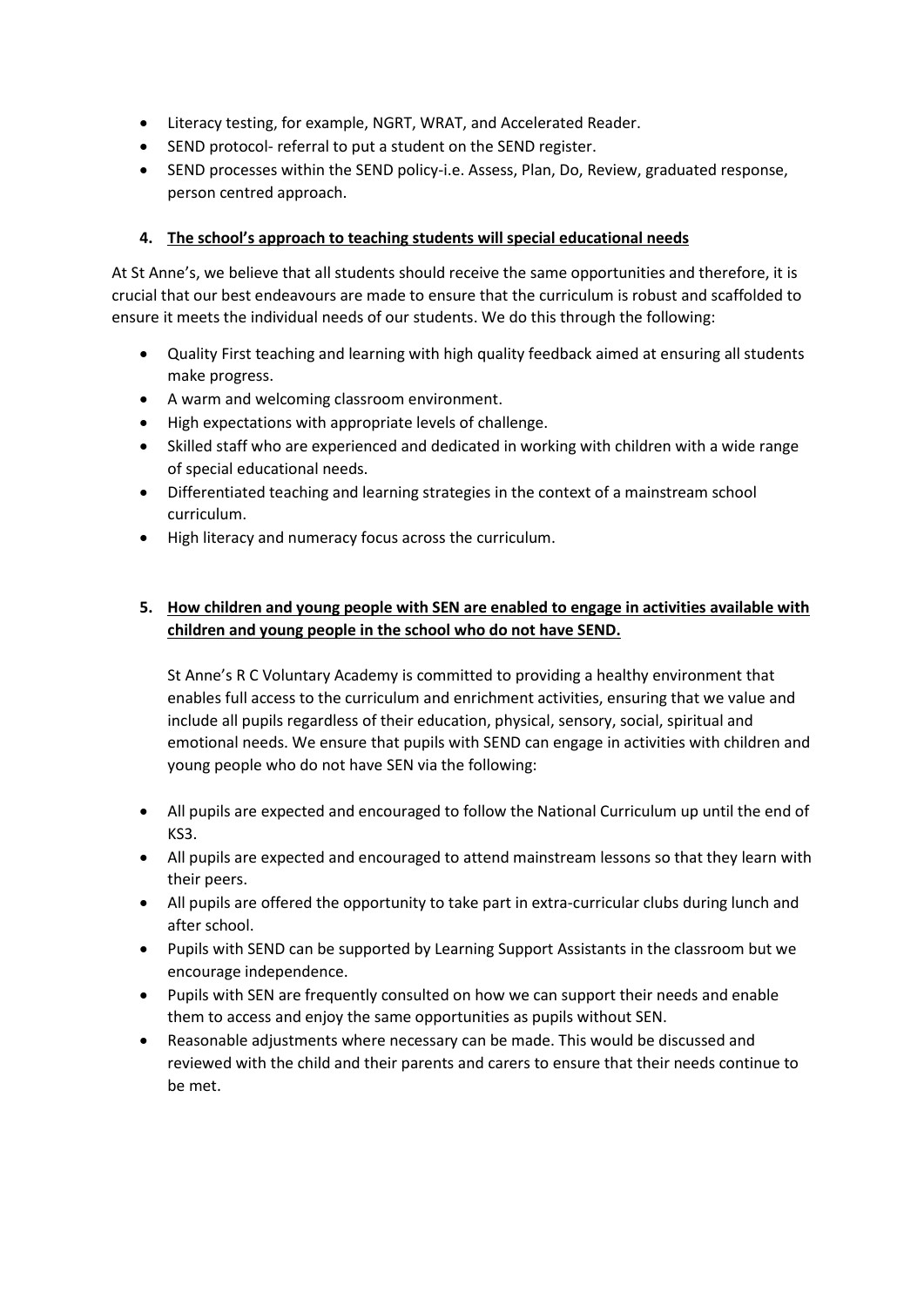## **6. How the curriculum and learning environment are altered for the additional needs of some SEN students. This includes:**

St Anne's believes that access to a full knowledge rich curriculum allows student to reach their full potential and achieve the outcomes that they are capable of achieving. For a small number of students, the mainstream curriculum may need to be altered to meet the needs of the student. It is down to the discretion of the school to offer any of the adjustments listed below:

- Differentiated curriculum at KS4 (some possible vocational courses and alternative provision placements for a small minority of students with complex needs if appropriate).
- Differentiation of key curriculum components and resources.

### **7. How the school evaluates the effectiveness its provision**

- Learning walks
- Lesson observations
- Pupil Voice
- Parents Voice
- Staff voice
- Report cycles: attainment, attitude to learning, working at grades
- Morning briefings
- Weekly line management meetings with the Senior Deputy Head
- SEND team meetings
- Department team meetings
- Attending the SENDco network meetings to share best practice

#### **8. How St Anne's assesses and reviews the progress of students with SEND**

- Liaison between teachers, Learning Support Assistants and SENDCo
- Liaison between teachers and pastoral staff
- Discussion at departmental meetings
- Annual Reports
- Parents' Evenings
- EHCP Reviews
- Student Passport review meetings where applicable
- Mock examinations
- Consultation with specialist services/ external agencies
- TAC, PEP and LAC meetings where applicable

#### **9. Additional support for learning that is available to students with special educational needs**

At St Anne's we run a number of interventions, which are based on the level of need in the school. We evaluate the impact of these interventions continually. The interventions currently on offer are:

- In class Learning Support Assistants for students with EHCPs in some lessons
- Toe-by-Toe reading programme
- Lexia Learning programme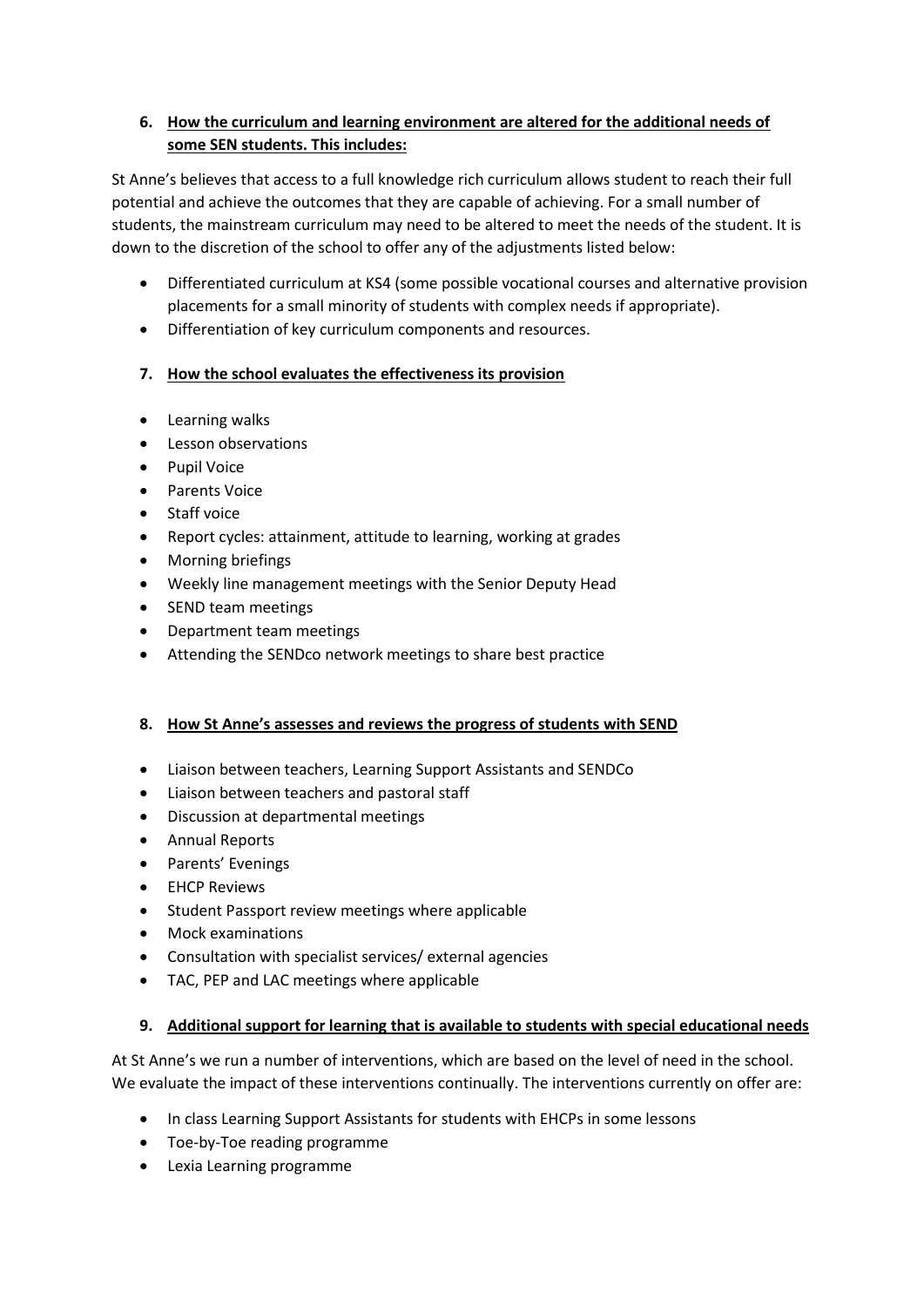- Study skills intervention for KS4 in form time
- Literacy Intervention
- Healthy Body, Healthy Mind
- Mentoring sessions at form time
- Anxiety intervention at form time.
- Breakfast club 08:00-08:30 (invite only)
- Lunchtime Club to aid with social interaction.
- Behaviour for My Future intervention

#### **10. How the school works with other bodies i.e. external agencies to support Special Educational Needs.**

St Anne's R C Voluntary Academy is committed to working with external agencies so that strong partnerships are developed and maintained over time. Some of the way St Anne's works with external agencies are:

- Consultations around the supporting the needs of a child or young person (CYP)
- Referring a CYP with additional needs to other bodies for support
- Direct assessments of a CYP's needs e.g. through an Educational Psychologist
- Co-ordinating and attending planning and review meetings for a CYP and their family
- Facilitating the delivery of staff training
- Requesting information and advice around the support an external agency can provide
- Signposting a CYP and their parents/carers to other services for support.

### **11. Support available for improving the social, emotional and mental development of students with special educational needs.**

- Access to the BEST Centre (Building Essential Skills Together)
- Healthy Young Minds/CAMHS referrals
- School Nurse Interventions
- Kooth
- Young Carers Intervention
- PSHE lessons once a fortnight delivered in tutor groups
- Pastoral check-ins with Heads of Year
- Lunchtime/after school clubs
- Breakfast club
- Form time interventions: Anxiety/Healthy Body, Healthy Mind

#### **12. How St Anne's consults with parents/carers of children with special educational needs**

- The SENCo and Senior LSA attend the Parents' Evenings of each year group
- Annual Reviews for students with EHCPs are person centred and allow for parents/carers and students to express what they feel is working well and any changes or additional support which may be required.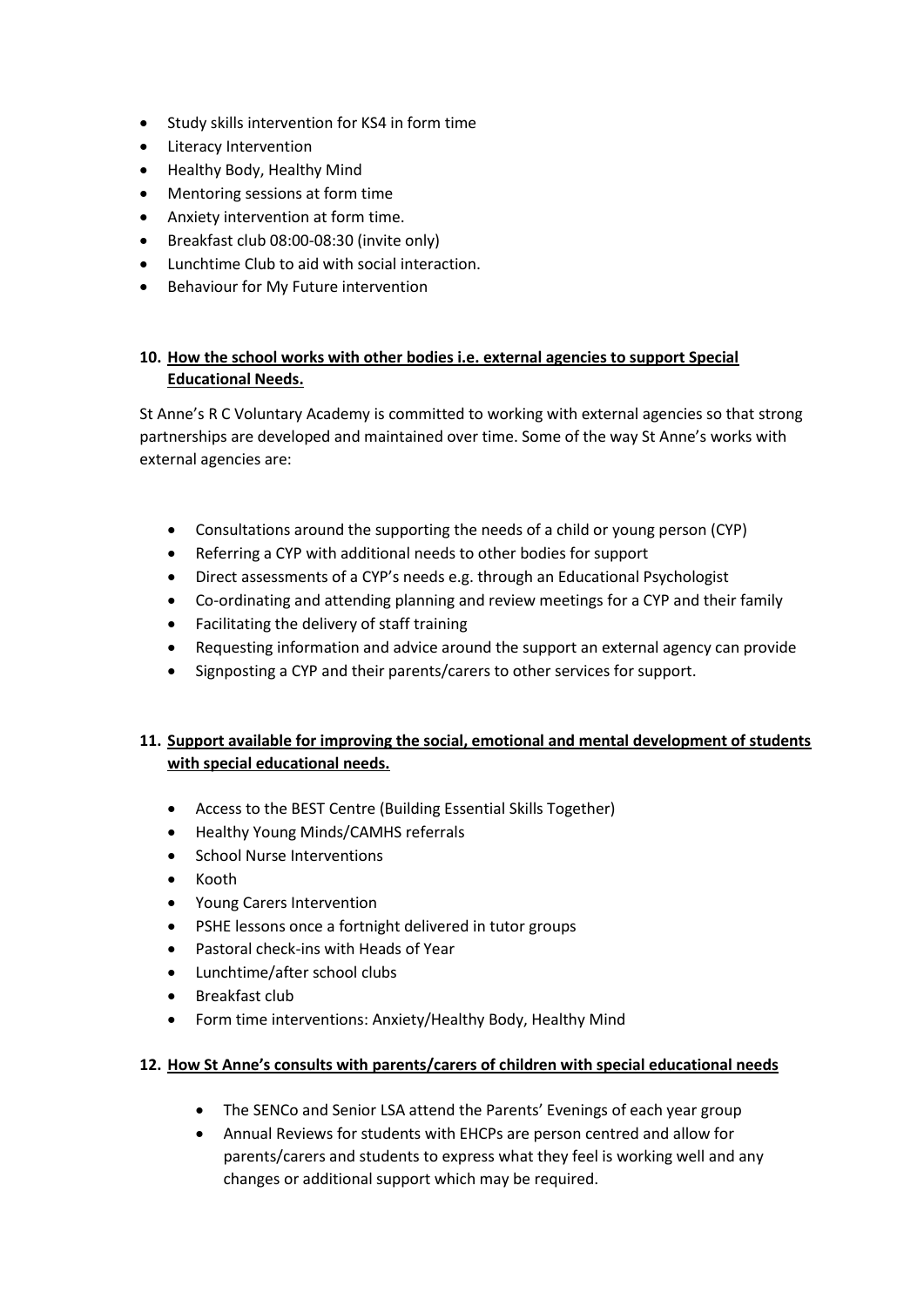- All professionals working with a child who has an EHCP will be invited to the Annual Review meeting.
- Parents are carers are encouraged to contact school at any time, if they need advice or support in regards to their child's education.
- PEPs and LACs where appropriate.

### **13. How St Anne's consults with its students who have special educational needs**

- Students are encouraged to attend Parents' Evenings with their parents/carers
- Students with EHCPs are invited to attend Annual Reviews around their progress and learning
- Students are invited to review their Student Passport and contribute to the writing of them
- Students with EHCPs are offered support in completing their Student Voice Review document prior to their Annual Review.
- Frequent discussions with their Year group Learning Support Assistant

## **14. Arrangements made by the governing body relating to the treatment of complaints from parents of students with special educational needs concerning the provision made at the school**

• Any concerns or questions about the progress or provision made for a SEND pupil should firstly be raised with the SENCO, Miss Morgan on 0161 432 8162 or through the school email: [admin@stannesrcvoluntaryacademy.com](mailto:admin@stannesrcvoluntaryacademy.com)

• Should a parent/carer feel a concern not be rectified satisfactorily by Miss Morgan, they should contact Mrs Critchlow (Senior Deputy Headteacher) on 0161 432 8162 or through the school email address: [admin@stannesrcvoluntaryacademy.com](mailto:admin@stannesrcvoluntaryacademy.com)

• Should a parent/carer still feel concerned that their complaint has not been responded to appropriately, they should follow the school's complaints procedure, which is available on the school website.

# **15. Contact details for support services for the parents and carers of students with special educational needs**

• The support service for parents/carers with children with special educational needs is: Stockport Special Educational Needs and Disability Information Advice and Support Service (SENDIASS).

Address: Together Trust Centre, Schools Hill, Cheadle, Cheshire SK8 1JE.

Email: **[stockportsendiass@togethertrust.org.uk](mailto:stockportsendiass@togethertrust.org.uk)**

### **16. School's arrangements for supporting students with special educational needs in a transfer between phases of education or in preparation for adulthood and independent living.**